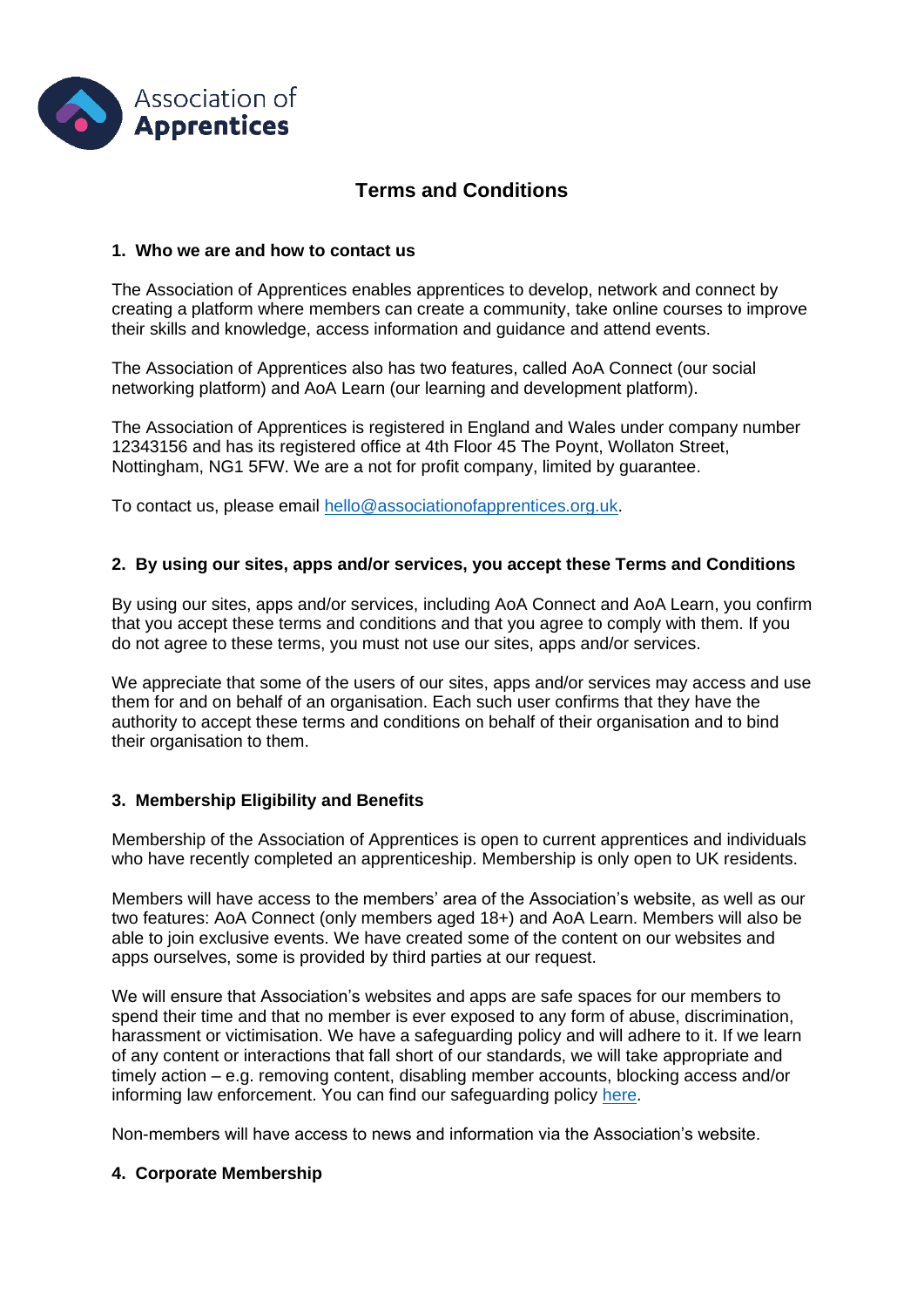Organisations that employ apprentices ('employers') or train apprentices ('training providers') can choose to pay for their apprentices to become members of the Association of Apprentices.

Corporate Members will gain access to additional benefits (as listed on the Association's website), including the ability for the Corporate Membership account holder to gain access to AoA Learn. Only one member of the organisation should access AoA Learn.

# **5. Membership Costs and Terms**

The Association is a not for profit organisation, so all money earned or donated is used in pursuing the Association's objectives and to keep it running.

All membership is for a 12-month period from the date of registration. Members will receive notification before their membership expires but membership can be cancelled at any time via the members' area of the Association website.

# *Individual current or recently completed apprentices*

At this time, individual apprentices can register as members free of charge. we reserve the right to introduce membership fees for these groups at a future date if it is deemed necessary. This fee will be used to keep the Association running, not for profit. All affected members will receive ample warning if a membership fee is to be introduced.

### *Corporate Membership*

SME employers and training providers can register up to 25 apprentices free of charge. However, we reserve the right to introduce membership fees for these groups at a future date if it is deemed necessary. This fee will be used to keep the Association running, not for profit. All affected members will receive ample warning if a membership fee is to be introduced.

Larger employers and training providers can access discounted rates for bulk enrolments and should contact the Association's team to find out more.

# **6. Members' commitment to the Association of Apprentices and our community**

Membership of the Association of Apprentices is solely for current and recently completed apprentices. Other interested parties, including apprentice employers and training providers, can create a corporate account to sponsor their apprentices' membership – and, as such, the account holder can access AoA Learn. However, AoA Connect is only accessible to apprentice members themselves.

For safety reasons, the following people are not allowed to join the Association of Apprentices:

- Those under the age of 13
- Those who are convicted sex offenders
- Those who have previously been blocked or removed from the Association's membership for breaching our Terms or Policies

All members are required to:

- Only create one account
- Provide accurate information about themselves
- Keep their password secure do not share it with others
- Keep their membership data up to date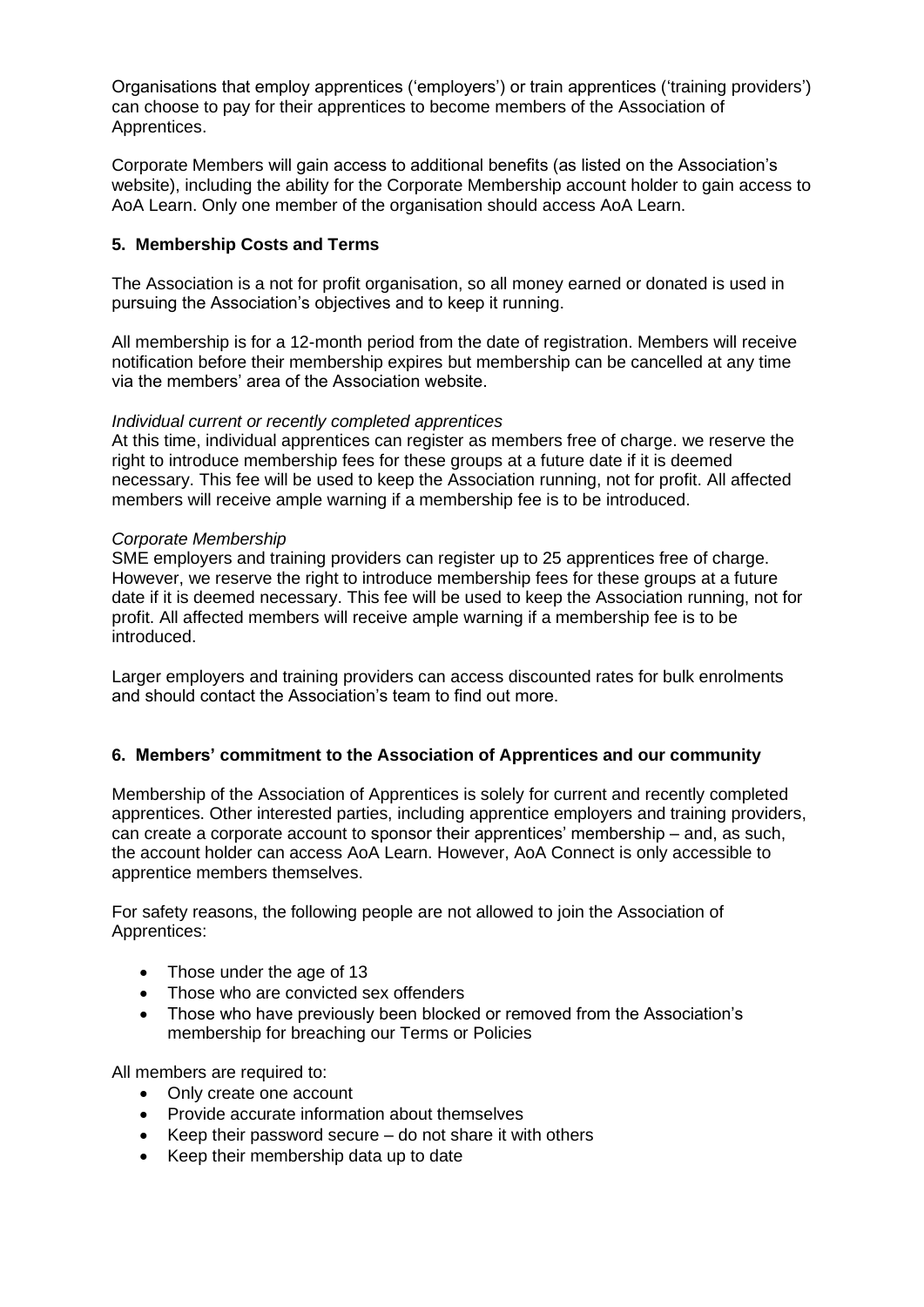Terms specific to AoA Connect:

- AoA Connect should only be accessed by current or recently completed apprentices who are members of the Association and are aged 18 and over.
- Recently completed apprentices should only join the community on AoA Connect in their capacity as a past apprentice and not in any professional capacity that they may have (e.g. as an apprentice employer, manager or tutor).

Membership of the Association is non-transferable – your membership applies to you only.

We want to all our members to enjoy using the Association's websites, apps and services. Therefore we want to encourage members to express themselves freely, but please bear in mind the following:

- These Terms & Conditions or any other community rules and policies must not be breached
- Members and users must not breach anyone else's rights, including their intellectual property rights
- Members and users must not use the Association's websites, apps or services to engage in any unlawful, fraudulent or discriminatory behaviour

We encourage members to report any content or conduct that they believe breaches their rights or breaks our Terms & Conditions or policies.

# **7. We may make changes to these Terms and Conditions**

We may amend these terms and conditions from time to time. Every time you wish to use our site, please check these terms and conditions to ensure you understand the terms that apply at that time. These terms and conditions were most recently updated on 9 September 2021.

A user's continued use of the site after changes have been made will be taken to indicate that they have accepted and are bound by the updated terms and conditions.

# **8. We may make changes to our sites, apps and services**

We may update and change our sites, apps and services from time to time to reflect changes to our services, our members' needs and our business priorities. We will try to give you reasonable notice of any major changes.

# **9. We may suspend or withdraw or restrict access to our sites, apps and services**

We do not guarantee that our sites, apps and services or any content on them, will always be available or be uninterrupted. We may suspend or withdraw or restrict the availability of all or any part of our sites, apps and services for business and operational reasons. We will try to give you reasonable notice of any suspension or withdrawal.

From time to time, we may restrict access to some parts of our site, or our entire site, to certain users who have registered with us. For example, under 18s will not be granted access to AoA Connect.

# **10. You must keep your account details safe**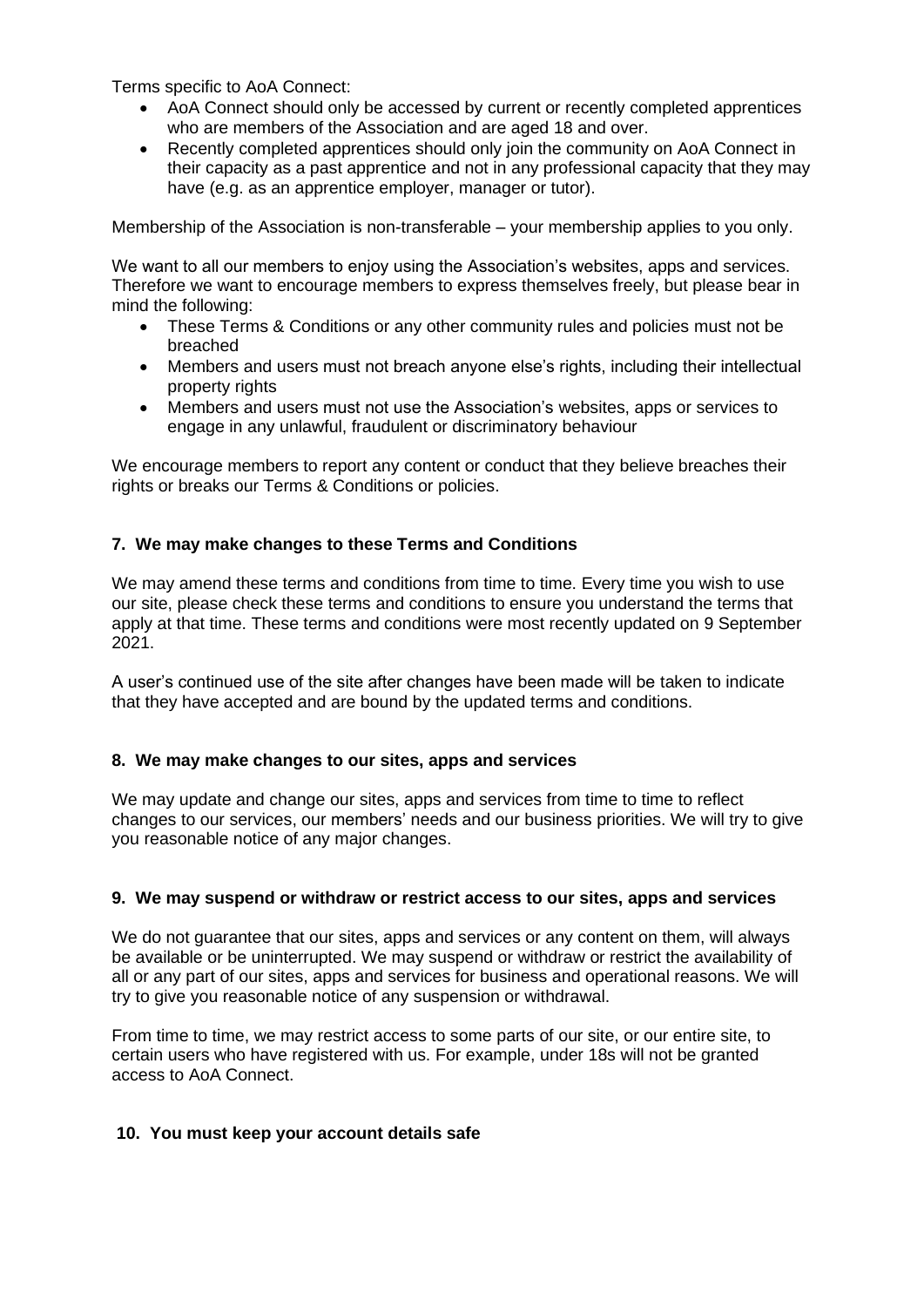If you choose, or you are provided with, a user identification code, password or any other piece of information as part of our security procedures, you must treat such information as confidential. You must not disclose it to any third party.

We have the right to disable any user identification code or password, whether chosen by you or allocated by us, at any time, if in our reasonable opinion you have failed to comply with any of the provisions of these terms and conditions.

If you know or suspect that anyone other than you knows your user identification code or password, you must promptly notify us at [members@associationofapprentices.org.uk.](mailto:members@associationofapprentices.org.uk)

### **11. We are not responsible for third party websites we link to**

Where our site contains links to other sites and resources provided by third parties, these links are provided for your information only. Such links should not be interpreted as approval by us of those linked websites or information you may obtain from them. We have no control over the contents of those sites or resources.

This does not apply to AoA Connect or AoA Learn.

### **12. User-generated content is not approved by us**

AoA Connect will include information and materials uploaded by other users of the site, including to news feeds and chat rooms. This information and these materials have not been verified or approved by us. The views expressed by other users on our site do not represent our views or values.

If you wish to complain about information and materials uploaded by other users please contact us on [members@associationofapprentices.org.uk.](mailto:members@associationofapprentices.org.uk)

#### **13. Uploading content to our websites and apps**

Whenever you make use of a feature that allows you to upload content to AoA Connect, or to make contact with other users on AoA Connect, you must comply with the standards laid out in the [Community Guidelines.](https://aoatest.flywheelsites.com/wp-content/uploads/2021/09/community-guidelines.pdf)

You warrant that any such contribution does comply with those standards, and you will be liable for any breach. This means you will be responsible for any loss or damage we suffer as a result of your breach of warranty.

Any content you upload to AoA Connect will be considered non-confidential and nonproprietary. You retain all of your ownership rights in your content, but you are required to grant us and other users of our site a limited licence to use, store and copy that content and to distribute and make it available to third parties.

We also have the right to disclose your identity to any third party who is claiming that any content posted or uploaded by you to our site constitutes a violation of their intellectual property rights, or of their right to privacy.

We have the right to remove any posting you make on AoA Connect if, in our opinion, your post does not comply with the content standards set out in our [Community Guidelines.](https://aoatest.flywheelsites.com/wp-content/uploads/2021/09/community-guidelines.pdf)

You are solely responsible for securing and backing up your content.